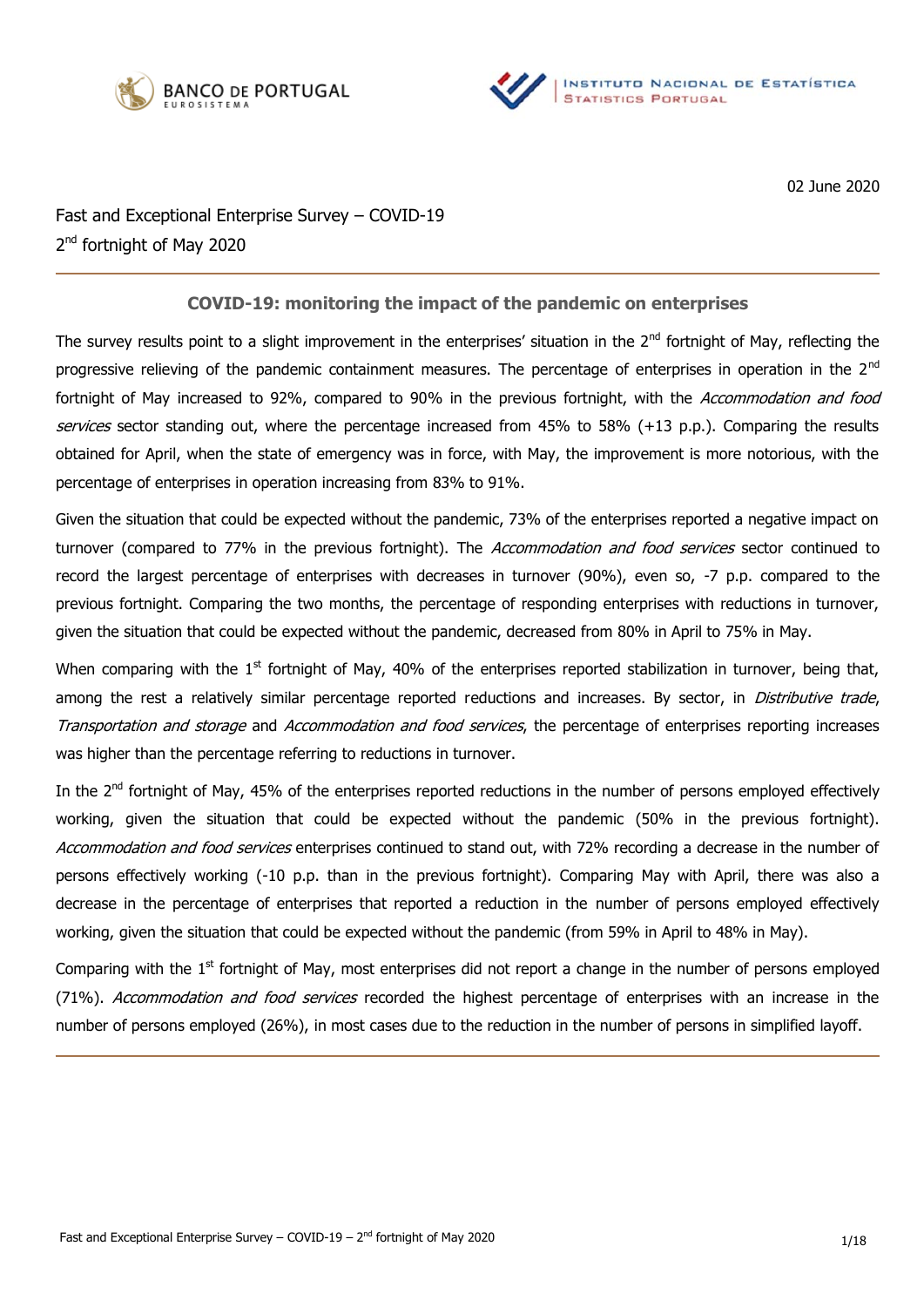



In this information note, Statistics Portugal and the Bank of Portugal publish the main results of the Fast and Exceptional Enterprise Survey – COVID-19 (COVID-IREE), addressed to a wide range of enterprises representing the various sectors of economic activity (see technical note).

This survey aims to identify some of the main effects of the COVID-19 pandemic on business activity. It is based on a rapid response questionnaire and during this fortnight questions were asked about turnover, persons employed, persons employed on remote work and with alternate presence on the enterprise premises, the difficulty in meeting the hygiene and safety requirements necessary for the resumption of activity, the use of public support instruments and the use of credit.

It is important to note that the results of this survey refer **exclusively** to the responding enterprises in each edition of the survey (about 5.3 thousand in this week)<sup>1</sup>. These enterprises basically correspond to a representative sample underlying the calculation and compilation of the monthly sectoral turnover indices published by Statistics Portugal. For further information, it is recommended to read the technical note.

Statistics Portugal and the Bank of Portugal are grateful for the co-operation of enterprises in this difficult situation that Portugal is now going through.

## **I. DATA ANALYSIS OF MAY IN COMPARISON WITH APRIL 2020**

After two months of surveying, it is possible to carry out a comparative analysis of the results between the period of the state of emergency and the period of gradual relieving of the containment measures. For that, were used the averages of the results obtained for the four weeks of April and for the two fortnights of May. In general, and as would be expected, this comparison shows an improvement, although slight, in the situation of the enterprises. The percentage of enterprises in operation, even if partially, increased from 83% in April to 91% in May. By sector, Accommodation and food services standing out, in May, with 51% of the enterprises in operation, 10 p.p. more than in April, and Distributive trade with 93% of the enterprises operating compared to 84% in April.

The percentage of responding enterprises reporting a negative impact on turnover, given the situation that could be expected without the pandemic, decreased from 80% in April to 75% in May. By sector, the most significant improvement occurred in Construction and real estate, where that percentage dropped from 74% in April to 61% in May.

During these two months, given the situation that could be expected without the pandemic, there was also a decrease in the percentage of enterprises that reported a negative impact on the number of persons effectively working (48% in May, -12 p.p. compared to April). In *Transportation and storage* and *Construction and real estate* sectors, this evolution

<sup>&</sup>lt;sup>1</sup>Number of valid responses until the end of May 29, corresponding to a response rate of around 60%. The results for the week from 11 May to 15 May 2020 were slightly revised by the inclusion of 135 responses, submitted during the subsequent Saturday and Sunday.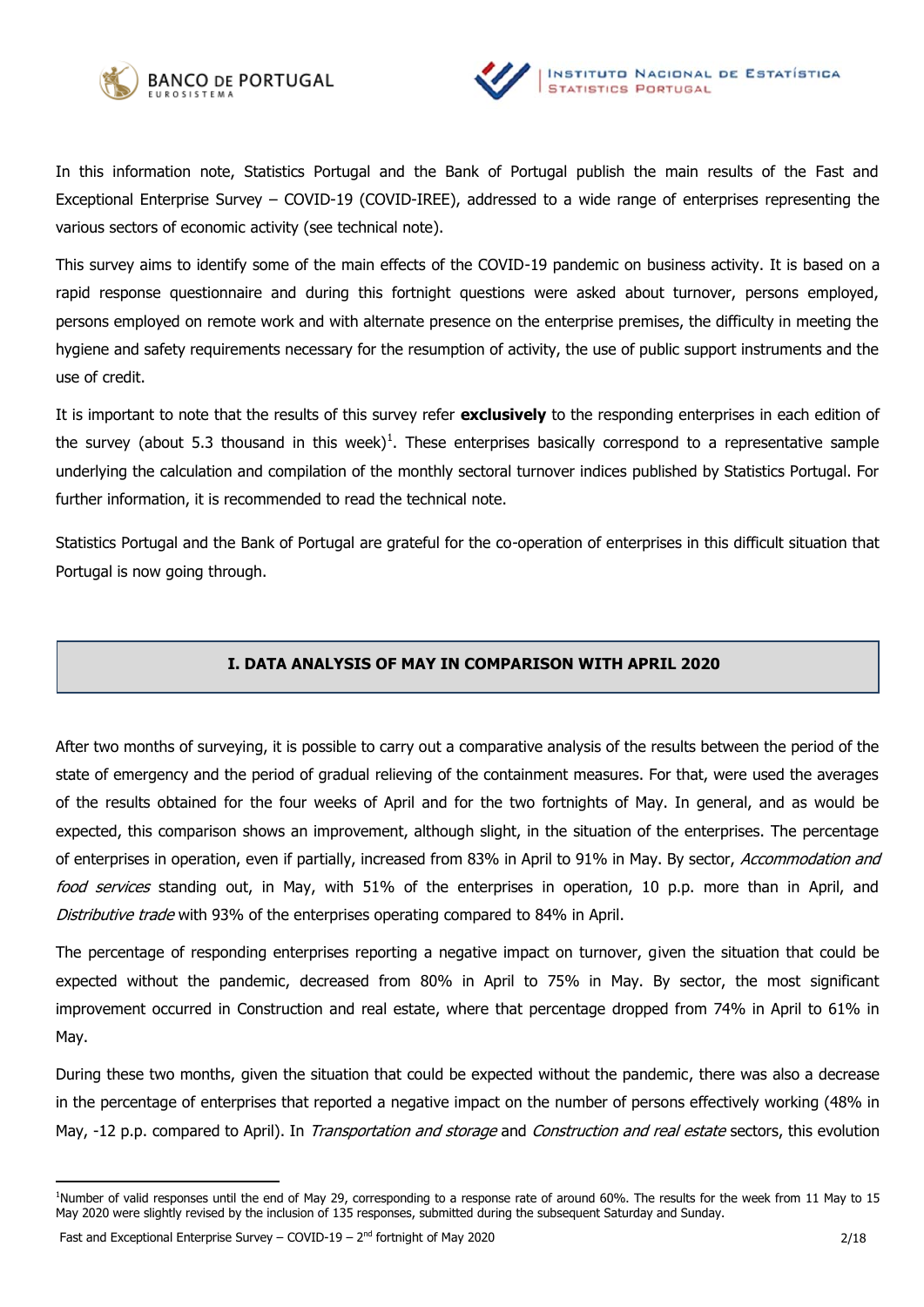



was more marked, with 51% and 34% of enterprises in this situation in May, respectively, -20 p.p. and -17 p.p. than in April.

Between the two periods, there was an increase in the percentage of enterprises that reported benefiting from the measures presented by the Government due to the COVID-19 pandemic (excluding the simplified layoff). In particular, stands out the increase in the percentage of enterprises that effectively benefited from the measures Suspension of the payment of tax and contributory obligations and Moratorium for the payment of interests and principal on existing loans, standing at 20% and 17%, respectively (+8 p.p. and +7 p.p. compared to April). However, the percentage of enterprises that reported not benefiting or planning to benefit from the measures presented by the Government increased slightly, standing between 53% and 61% in May, depending on the measure.

The percentage of companies in operation or temporarily closed that used additional credit increased slightly between the two periods under analysis, from 13% to 15%.

# **II. ENTERPRISES' DATA ANALYSIS IN THE SECOND FORTNIGHT OF MAY 2020**

## **Situation of the enterprises in the second fortnight of May 2020**

## **92% of the responding enterprises remained in operation, even partially**

- 92% of the enterprises remained in production or operation, even partially, at the time of response to the survey (+2 p.p. than in the previous fortnight). The proportion of enterprises temporarily closed stood at 7% (- 2 p.p. from the previous fortnight), while 1% remained definitely closed.
- Highlight for the increase in the percentage of enterprises operating in the *Accommodation and food services* sector (13 p.p. more than in the previous fortnight), largely reflecting the developments in the food services industry. However, this sector continued to have the highest percentage of enterprises closed, either temporarily or definitely (42%).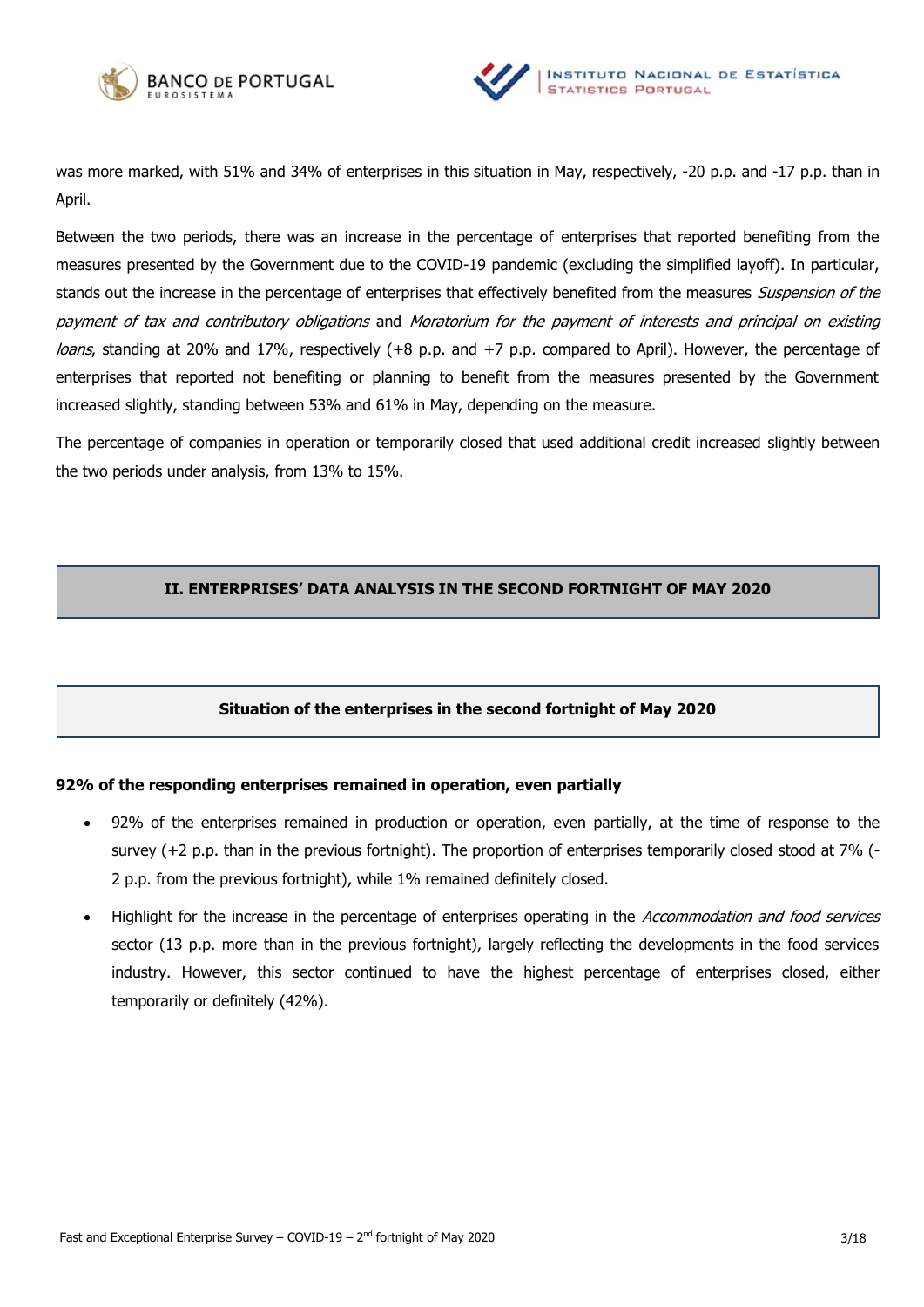



# **Figure 1 • Situation of the enterprises, as a % of the total number of enterprises Total responding enterprises**



Note: the values for the 1st fortnight of May 2020 already integrate the revised data.



#### **Economic activity**

**Source:** Statistics Portugal and Bank of Portugal, COVID-IREE

# **Impact of the COVID-19 pandemic on turnover in the second fortnight of May 2020, compared to the expected situation without pandemic**

#### **73% of the enterprises reported a decrease in turnover due to the pandemic**

- Comparing with the expected situation without pandemic, 73% of the enterprises in operation or temporarily closed reported a negative impact on turnover (-3 p.p. than in the previous fortnight), while only 6% reported an increase in the same variable (+1 p.p. compared to the previous fortnight). For 21% of enterprises, the COVID-19 pandemic had no impact on turnover.
- The Accommodation and food services and Transportation and storage sectors stand out with a higher percentage of enterprises reporting reductions in turnover (90% and 81%, respectively), even so, below the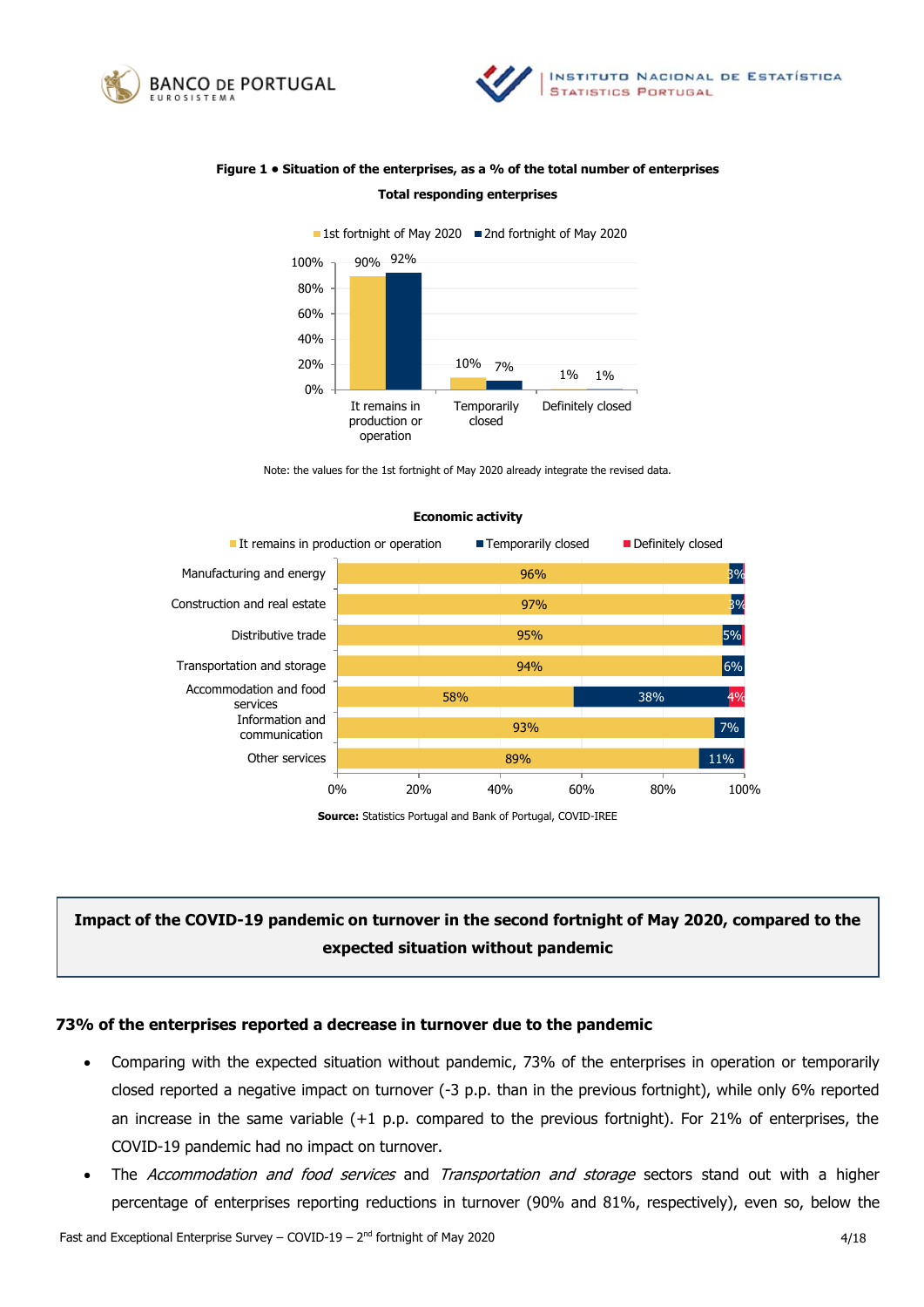



ones recorded in the previous fortnight. In contrast, the *Construction and real estate* sector recorded the lowest percentage of enterprises with a reduction in turnover (59%).

- 31% of the enterprises reported a reduction of more than 50% in turnover in the second fortnight of May (-4 p.p than in the previous fortnight).
- The percentage of enterprises reporting reductions of more than 75% in turnover remained higher in the Accommodation and food services (59%), but 12 p.p. lower than the observed in the previous fortnight. Also noteworthy is the decrease in this percentage in the *Distributive trade* sector (-6 p.p., to 14%).

## **Figure 2 • Impact of the COVID-19 pandemic on turnover in the second fortnight of May 2020, as a % of the total number of enterprises in operation or temporarily closed**



**Total responding enterprises** 

**Source:** Statistics Portugal and Bank of Portugal, COVID-IREE

## **Evolution of the turnover in the second fortnight of May, compared to the first fortnight of May 2020**

# **84% of the enterprises reported a stabilisation or a small change in turnover in the second fortnight of May compared with the first fortnight of May**

- In the second fortnight of May, 40% of the enterprises in operation or temporarily closed reported a stabilization of their turnover in relation to the first fortnight of May, standing out the enterprises from the Construction and real estate sector.
- Among the others, a relatively similar percentage mentioned to reductions and increases in turnover (32% and 28%, respectively). Even so, the percentage of enterprises reporting significant reductions was higher than the percentage that reported significant increases (14% and 2%, respectively).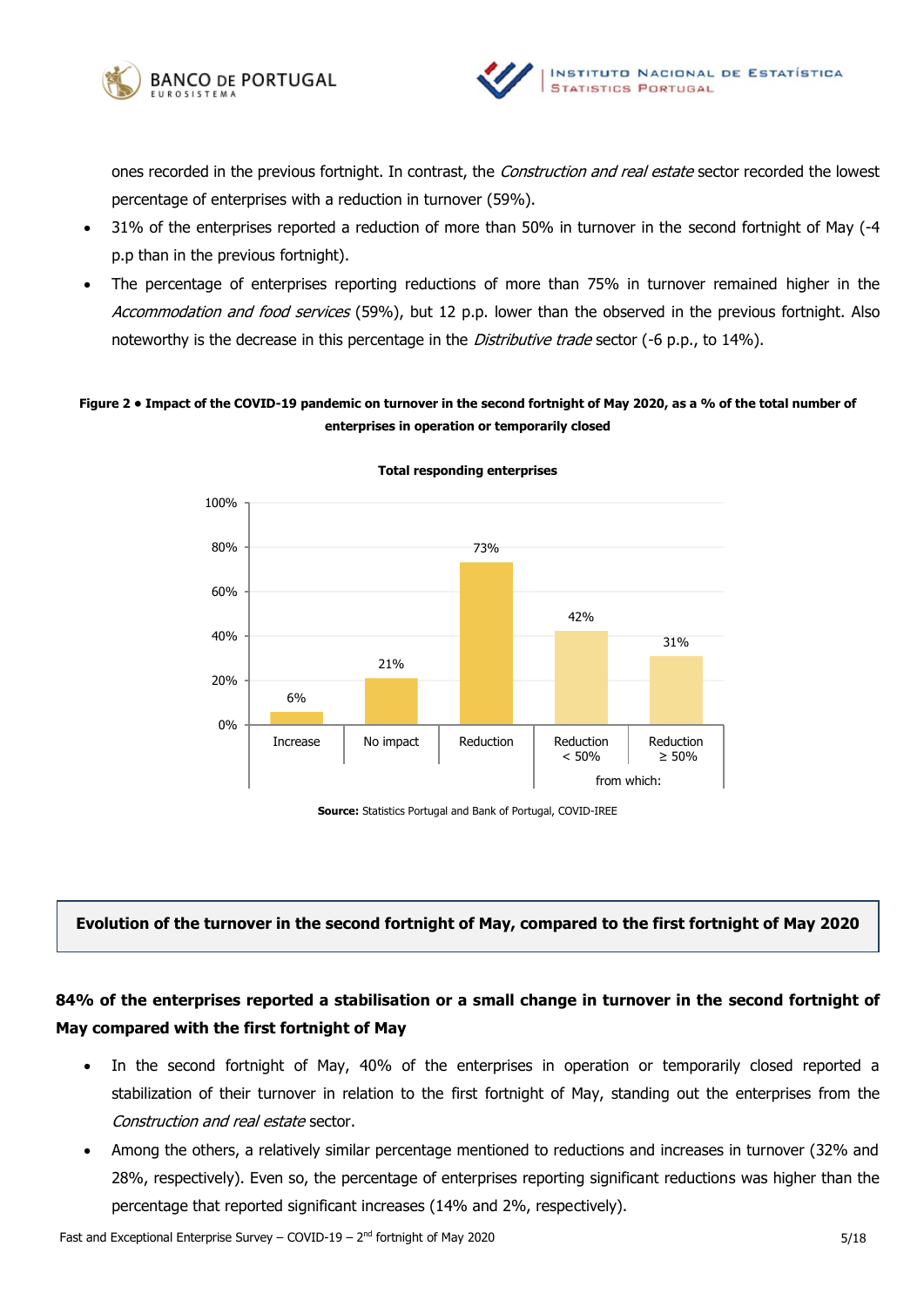



- The sectors that reported increases more often than decreases in turnover were Transportation and storage, Distributive trade and Accommodation and food services, with the opposite being observed in the other sectors.
- By size, it should be noted that only among large enterprises the percentage that reported increases in turnover exceed the percentage that reported reductions, compared to the previous fortnight.

# **Figure 3 • Evolution of the turnover between the second fortnight of May and the first fortnight of May, as a % of the total number of enterprises in operation or temporarily closed Total responding enterprises**

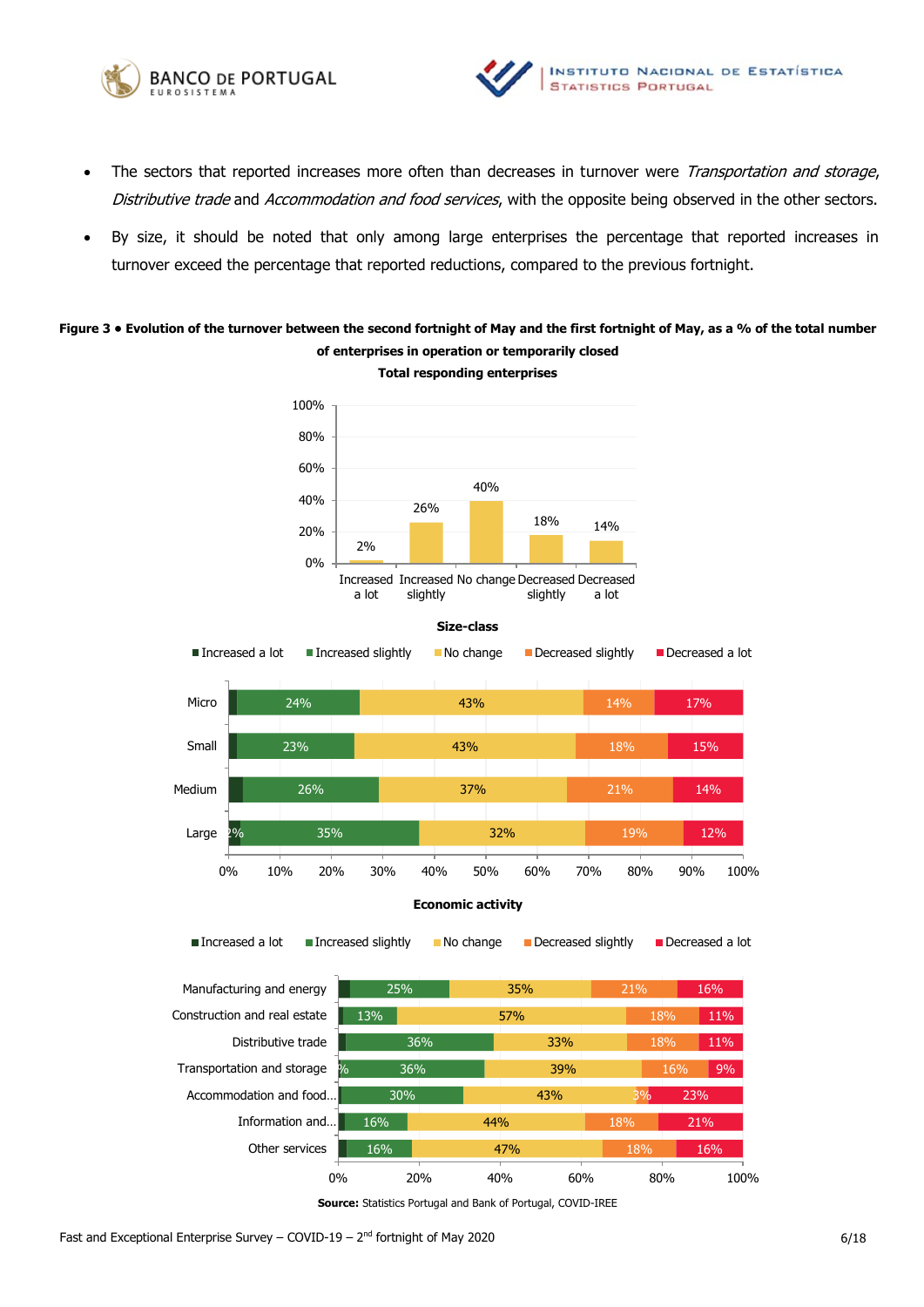



# **The reasons with more impact on the change in turnover when compared to the previous fortnight were the evolution of the orders/clients and the evolution of measures to contain the pandemic**

- The most mentioned reason for the decrease in turnover compared to the first fortnight of May was the evolution of orders/clients (76% of enterprises). In *Manufacturing and energy*, enterprises that reported a reduction in turnover reported a greater percentage of the negative contribution of this reason (82%).
- Enterprises that reported an increase in turnover in this fortnight pointed out the evolution of the containment measures as the explanatory factor with the greatest impact (64%). The improvement in orders/clients was also mentioned by 58% of these enterprises. In the sectors of Transportation and storage and Distributive trade, enterprises that reported an increase in turnover reported in a greater percentage the positive contribution of the evolution of the containment measures (80% and 71%, respectively). By size, large companies were the ones that most mentioned this reason for the increase in turnover (70%).

**Figure 4 • Impact of the reasons for the evolution of the enterprises turnover in the second fortnight of May compared to the previous fortnight, as a % of the total number of enterprises in operation or temporarily closed which reported an increase or decrease in turnover**



**Source:** Statistics Portugal and Bank of Portugal, COVID-IREE

# **Impact of the COVID-19 pandemic on persons employed during the second fortnight of May 2020, compared with the expected situation without pandemic**

# **45% of the enterprises reported reductions in persons employed effectively working, compared with the expected situation without pandemic**

 Comparing with the expected situation without pandemic, 45% of the enterprises reported a negative impact in the persons employed effectively working during the second fortnight of May (-5 p.p. vis-à-vis the previous fortnight), representing 65% of the total persons employed by the respondent enterprises. A significant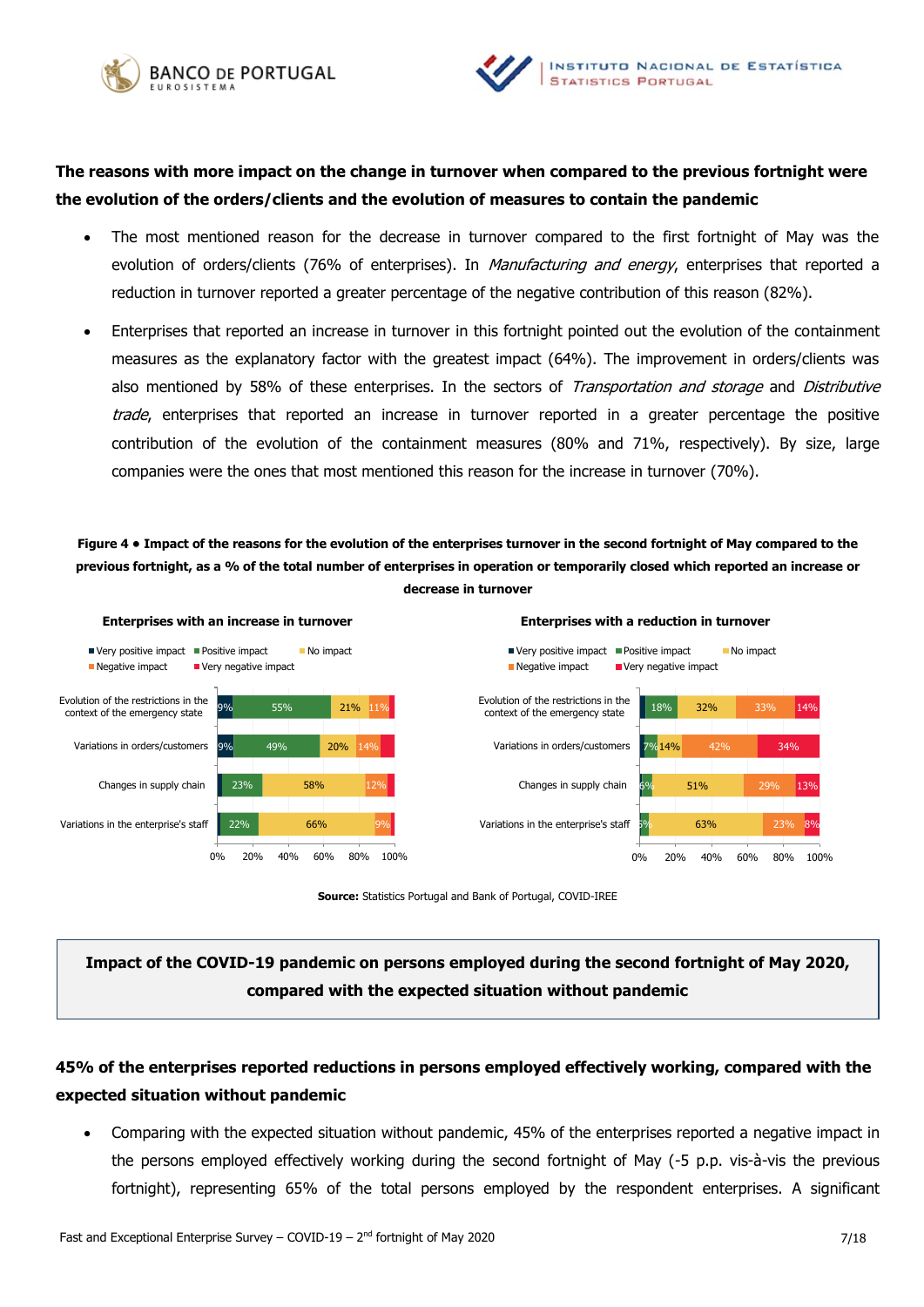



percentage reported that the pandemic had no impact on the persons employed (51% of the enterprises, corresponding to 28% of the total persons employed by the respondent enterprises).

- In terms of the magnitude of the reduction in the number of persons employed effectively working, 17% of the enterprises reported a reduction of more than 50% and 16% reported reductions between 10% and 50%.
- By economic activity, the enterprises from Accommodation and food services sector continued to stand out, with 72% referring a decrease in the number persons employed (-10 p.p. than in the previous fortnight), with this reduction exceeding 75% in 41% of the enterprises (-11 p.p. than in the previous fortnight).

## **Figure 5 • Impact of the COVID-19 pandemic on persons employed effectively working in the second fortnight of May 2020, as a % of the total number of enterprises in operation or temporarily closed**



**Total responding enterprises** 

**Source:** Statistics Portugal and Bank of Portugal, COVID-IREE

# **Evolution of the persons employed effectively working during the second fortnight of May, compared with the first fortnight of May 2020**

# **The Accommodation and food services sector recorded the highest percentage of enterprises (26%) with increases in the number of persons effectively working, compared to the previous fortnight.**

 71% of the enterprises, representing 47% of the total persons employed by the respondent enterprises, reported not to have changed the number of persons employed effectively working during the second fortnight of May, compared to the first fortnight of May.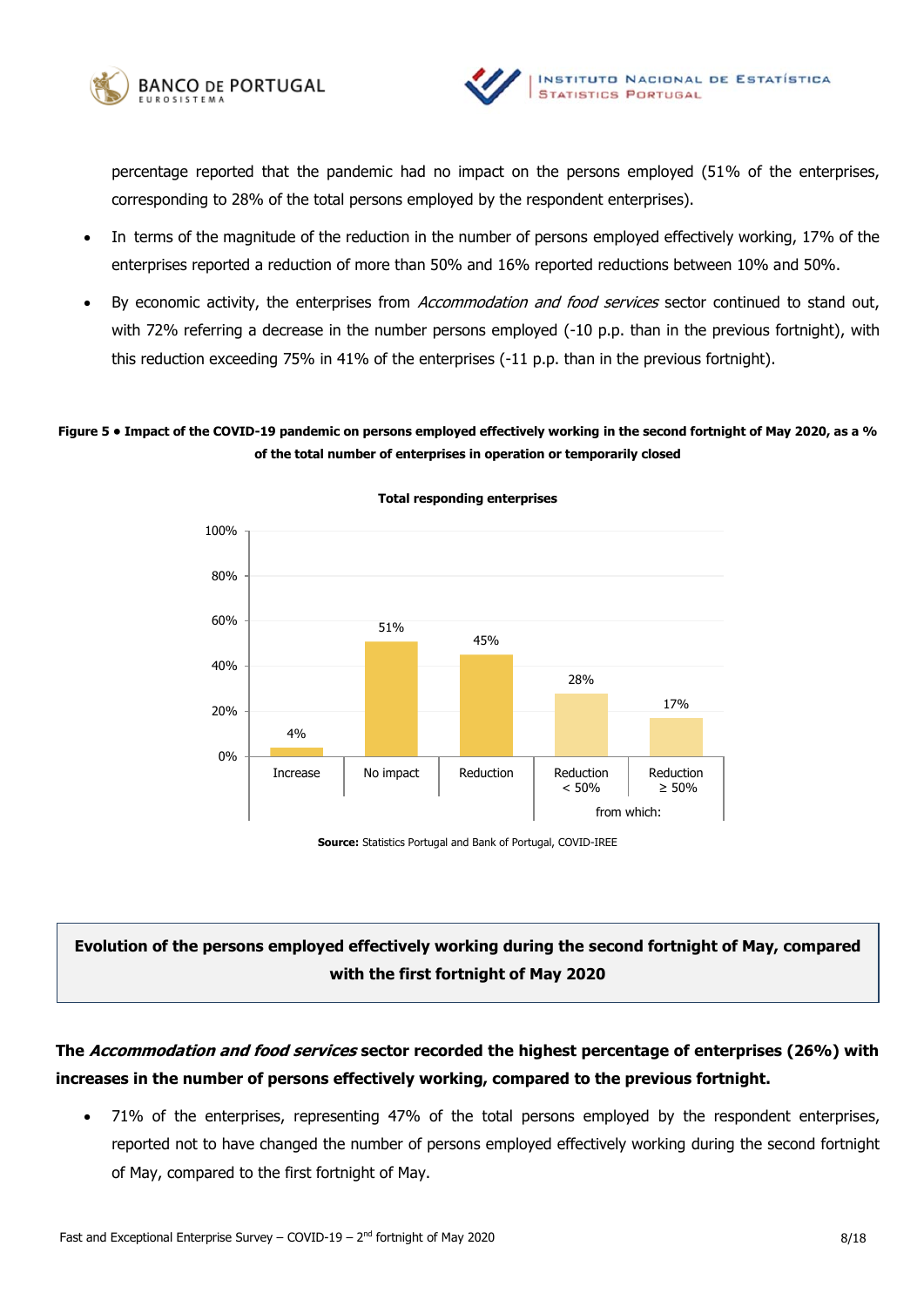



 The percentage of enterprises that reported an increase in the persons employed was higher than the percentage that registered a decrease (19% and 9% of enterprises, respectively) and it increases with the sizeclass of the enterprise. By economic activity, Accommodation and food services was the sector with the highest percentage of enterprises with increases in the persons employed (26% of the enterprises, representing 35% of the persons employed).

# **Figure 6 • Impact of the COVID-19 pandemic on persons employed effectively working in the second fortnight of May compared to the previous fortnight, as a % of the total number of enterprises in operation or temporarily closed Total responding enterprises**







**Source:** Statistics Portugal and Bank of Portugal, COVID-IREE

Fast and Exceptional Enterprise Survey – COVID-19 –  $2^{nd}$  fortnight of May 2020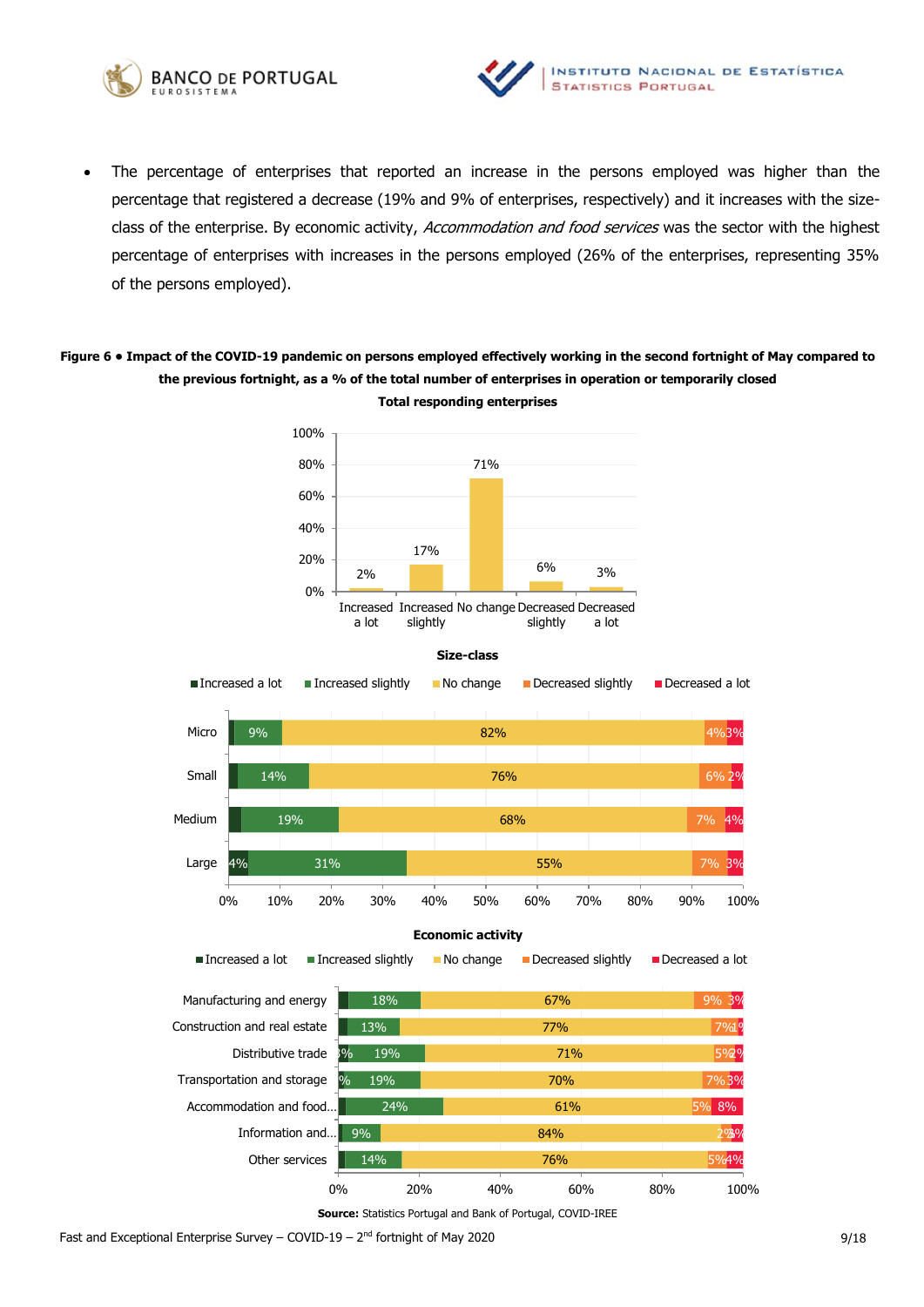



# **Simplified layoff was the reason with the greatest impact in the variation of the persons employed effectively working during the second fortnight of May**

- The reason with a positive impact most reported by the enterprises that reported an increase in the number of persons employed effectively working compared with the first fortnight of May was the reduction in the number of persons in layoff (mentioned by 66% of the enterprises).
- Enterprises that reported a reduction in the number of persons effectively working refer more often the increase in the days of absence because of illness or to support the family (48%) and the layoff (40%) and as the reasons that most contributed negatively to this evolution.

# **Figure 7 • Impact of the reasons for the evolution of persons employed effectively working, as a % of the total number of enterprises in operation or temporarily closed which reported an increase or decrease in persons employed**









# **Remote working and alternate presence in the enterprise premises during the second fortnight of May 2020**

# **53% of the enterprises had persons in remote working<sup>2</sup> and 46% had persons with alternate presence in the enterprise premises**

- 53% of the responding enterprises had persons in remote working during the second fortnight of May (similar to the previous fortnight), with 14% having more than 75% of the persons employed effectively working in remote working.
- The proportion of enterprises that reported persons employed in remote working increases with the size-class of the enterprise, ranging from 25% in micro enterprises and 91% in large ones. By economic activity, the

 $^2$  It should be recalled that this survey does not cover enterprises in the financial sector or public administration organisations.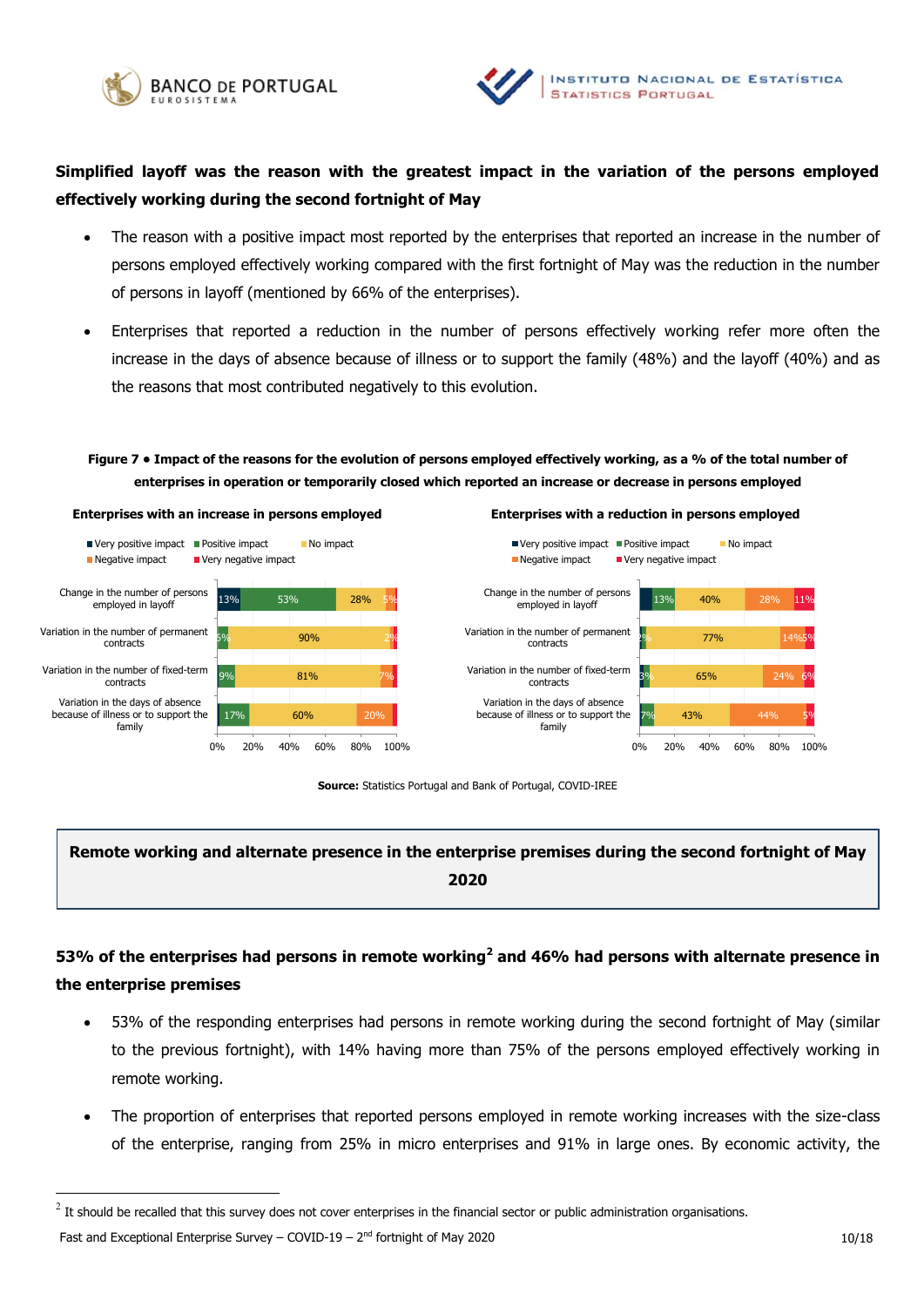



percentage of enterprises that referred having persons in remote working was higher in the Information and communication sector (81%).

- 46% of the enterprises reported the existence of persons working with alternate presence in the enterprise premises due to the pandemic.
- The use of alternate presence in the enterprise premises grows with the size of the enterprise, being mentioned by 27% of micro enterprises and by 74% of large enterprises. The *Transportation and storage* sector stands out in the use of this practice, mentioned by 64% of the enterprises.

**Figure 8 • Quantification of persons employed effectively working in remote working and with alternate presence in the enterprise's facilities in the second fortnight of May, as a % of the total number of enterprises in operation or temporarily closed** 



#### **Total responding enterprises**



■ % of enterprises with remote working

- % of enterprises with people with alternate presence in the enterprise's facilities
- % of enterprises with 50% or more people in remote working

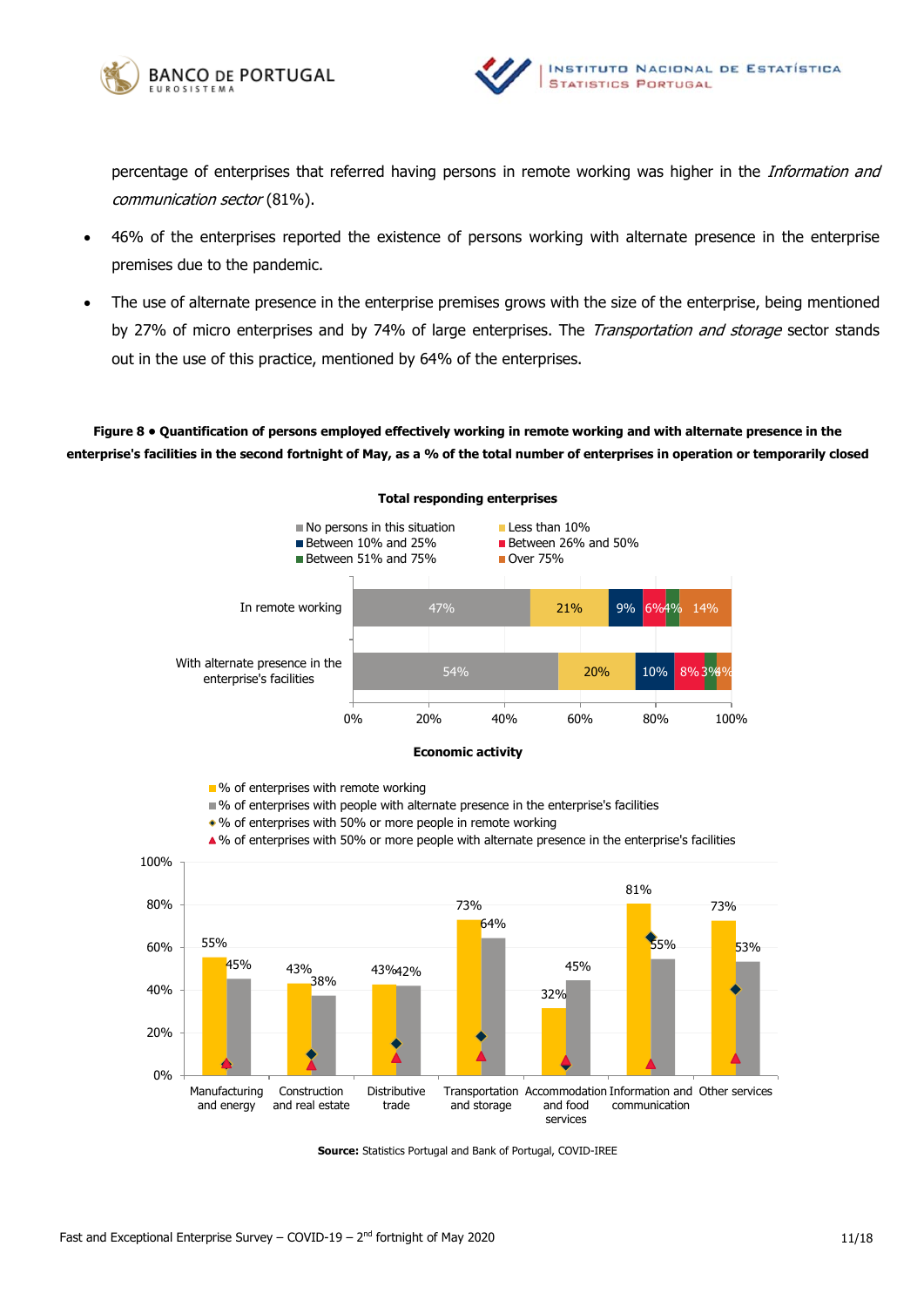



**Difficulty in complying with the hygiene and safety requirements for the resumption of activity in the second fortnight of May 2020**

# **A very high percentage of enterprises indicate difficulties in complying with the hygiene and safety requirements for the resumption of activity**

- More than 34 of the respondent enterprises mentioned as a very relevant or relevant situation for the difficulty in complying with the requirements for the resumption of activity: the unavailability of individual protection material (masks, visors, disinfectant, etc.), restrictions on physical space and high costs (76% of the enterprises, in all cases).
- These three situations are most frequently pointed out by the *Accommodation and food services* enterprises.
- The size-class of the enterprise is not a differentiating factor.

**Figure 9 • Relevance of the following situations in the difficulty in complying with the hygiene and safety requirements necessary for the resumption of the activity, as a % of the total number of enterprises in operation or temporarily closed**



#### **Total responding enterprises**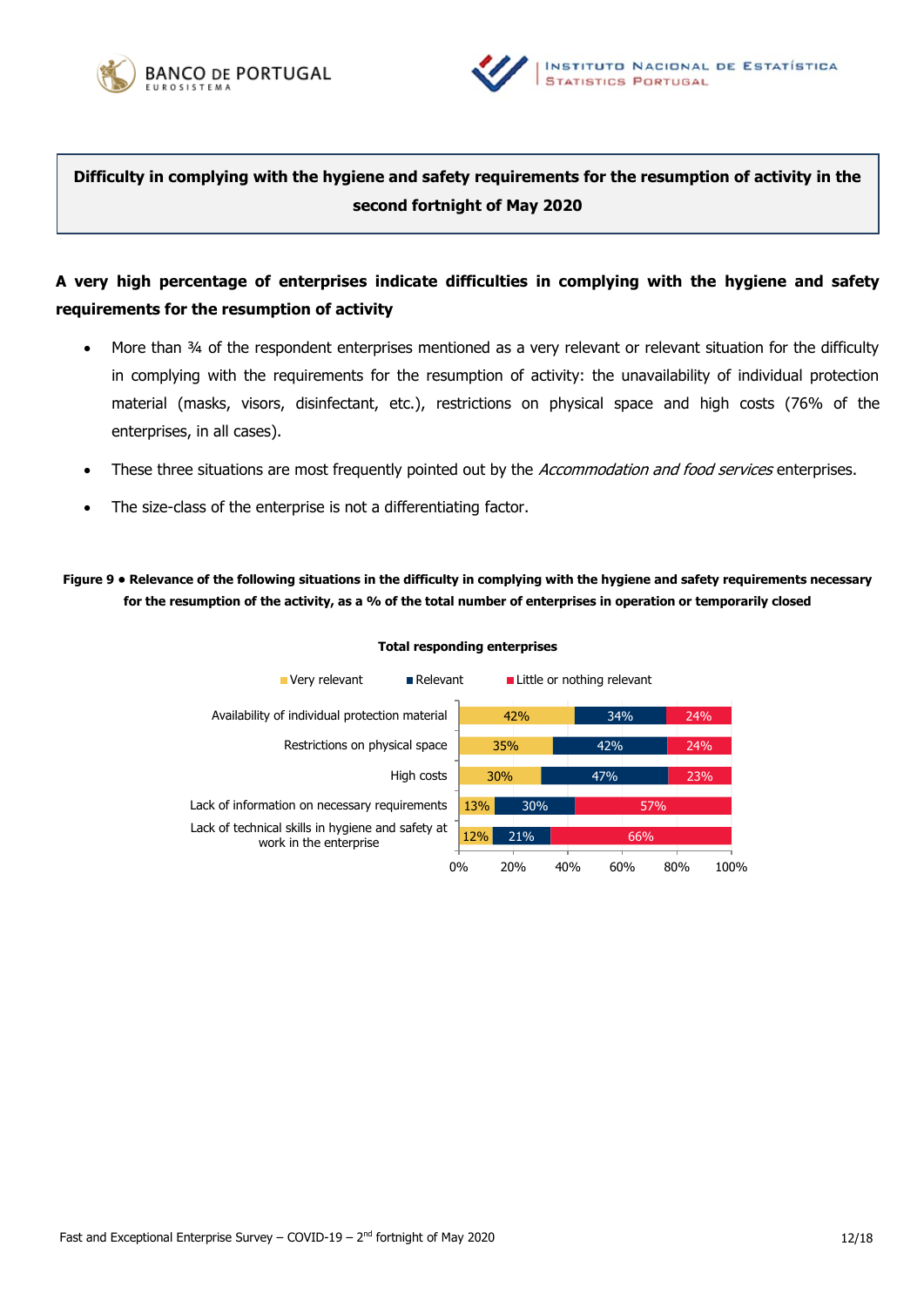



#### **Economic activity**

|                                                                                | Very relevant                   | Relevant   |     | ■ Little or nothing relevant |     |      |
|--------------------------------------------------------------------------------|---------------------------------|------------|-----|------------------------------|-----|------|
| Availability of individual<br>protection material                              | Manufacturing and energy        |            | 39% | 35%                          |     | 26%  |
|                                                                                | Construction and real estate    |            | 41% | 38%                          |     | 71%  |
|                                                                                | Distributive trade              |            | 41% | 33%                          |     | 26%  |
|                                                                                | Transportation and storage      |            | 43% | 30%                          |     | 27%  |
|                                                                                | Accommodation and food services |            | 56% |                              | 32% | 13%  |
|                                                                                | Information and communication   |            | 44% | 31%                          |     | 25%  |
|                                                                                | Other services                  |            | 48% |                              | 32% | 20%  |
|                                                                                |                                 |            |     |                              |     |      |
| Restrictions on physical<br>space                                              | Manufacturing and energy        | 28%        |     | 43%                          |     | 29%  |
|                                                                                | Construction and real estate    | 31%        |     | 45%                          |     | 74%  |
|                                                                                | Distributive trade              | 34%        |     | 43%                          |     | 23%  |
|                                                                                | Transportation and storage      | 32%        |     | 48%                          |     | 20%  |
|                                                                                | Accommodation and food services |            | 60% |                              |     | 8%   |
|                                                                                | Information and communication   |            | 39% | 36%                          |     | 25%  |
|                                                                                | Other services                  |            | 40% | 40%                          |     | 20%  |
|                                                                                |                                 |            |     |                              |     |      |
| High costs                                                                     | Manufacturing and energy        | 27%        |     | 49%                          |     | 24%  |
|                                                                                | Construction and real estate    | 25%        |     | 49%                          |     | 26%  |
|                                                                                | Distributive trade              | 28%        |     | 47%                          |     | 25%  |
|                                                                                | Transportation and storage      | 32%        |     | 47%                          |     | 21%  |
|                                                                                | Accommodation and food services |            | 57% |                              | 41% |      |
|                                                                                | Information and communication   | 24%        |     | 44%                          |     | 32%  |
|                                                                                | Other services                  |            | 36% | 43%                          |     | 21%  |
|                                                                                |                                 |            |     |                              |     |      |
| necessary requirements<br>Lack of information on                               | Manufacturing and energy        | $11\%$     | 28% |                              | 61% |      |
|                                                                                | Construction and real estate    | 11%        | 37% |                              | 52% |      |
|                                                                                | Distributive trade              | 11%        | 29% |                              | 60% |      |
|                                                                                | Transportation and storage      | 14%        | 30% |                              | 56% |      |
|                                                                                | Accommodation and food services | 25%        |     | 30%                          | 45% |      |
|                                                                                | Information and communication   | 15%        | 22% |                              | 63% |      |
|                                                                                | Other services                  | 18%        | 29% |                              | 52% |      |
|                                                                                |                                 |            |     |                              |     |      |
| in hygiene and safety at<br>Lack of technical skills<br>work in the enterprise | Manufacturing and energy        | $11\%$     | 17% |                              | 72% |      |
|                                                                                | Construction and real estate    | 11%<br>27% |     |                              | 62% |      |
|                                                                                | Distributive trade              | 10%<br>22% |     |                              | 67% |      |
|                                                                                | Transportation and storage      | 12% 20%    |     |                              | 67% |      |
|                                                                                | Accommodation and food services | 21%        | 74% |                              | 55% |      |
|                                                                                | Information and communication   | 14%        | 19% |                              | 67% |      |
|                                                                                | Other services                  | 16%        | 23% |                              | 61% |      |
|                                                                                |                                 | 0%         | 20% | 40%<br>60%                   | 80% | 100% |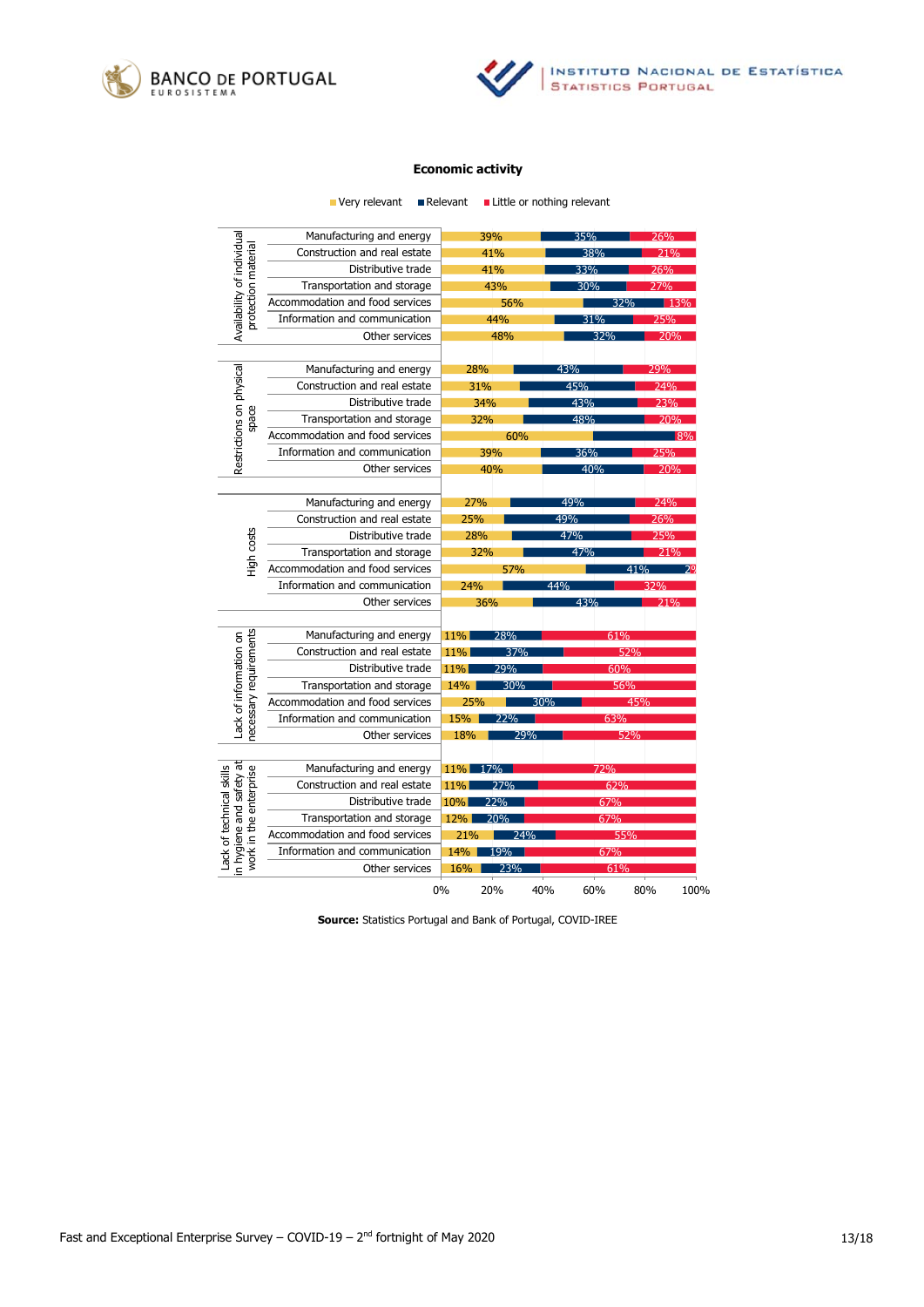



**Enterprises that have benefited or intend to benefit from the measures presented by the Government due to the COVID-19 pandemic in the second fortnight of May 2020**

#### **More than 50% of the enterprises do not intend to use support measures, excluding the simplified layoff**

- Among the measures considered, 21% of the responding enterprises have already benefited from the suspension of tax and contributory obligations, 17% of the moratorium for the payment of interests and principal on existing credits and 9% of the access to new low-interest loans or State guarantees.
- Excluding the simplified layoff, the proportion of enterprises that continued to not pretend to benefit from support measures increased, reaching proportions between 54% and 62% depending on the measures.
- The Accommodation and food services sector continued to register higher proportions of enterprises that have already benefited or intend to benefit from the support measures, with 1/3 of the enterprises in this sector already benefiting from the suspension of tax and contributory obligations.

## **Figure 10 • Use of the measures presented by the Government due to the COVID-19 pandemic, as a % of total number of enterprises in operation or temporarily closed**



#### **Total responding enterprises**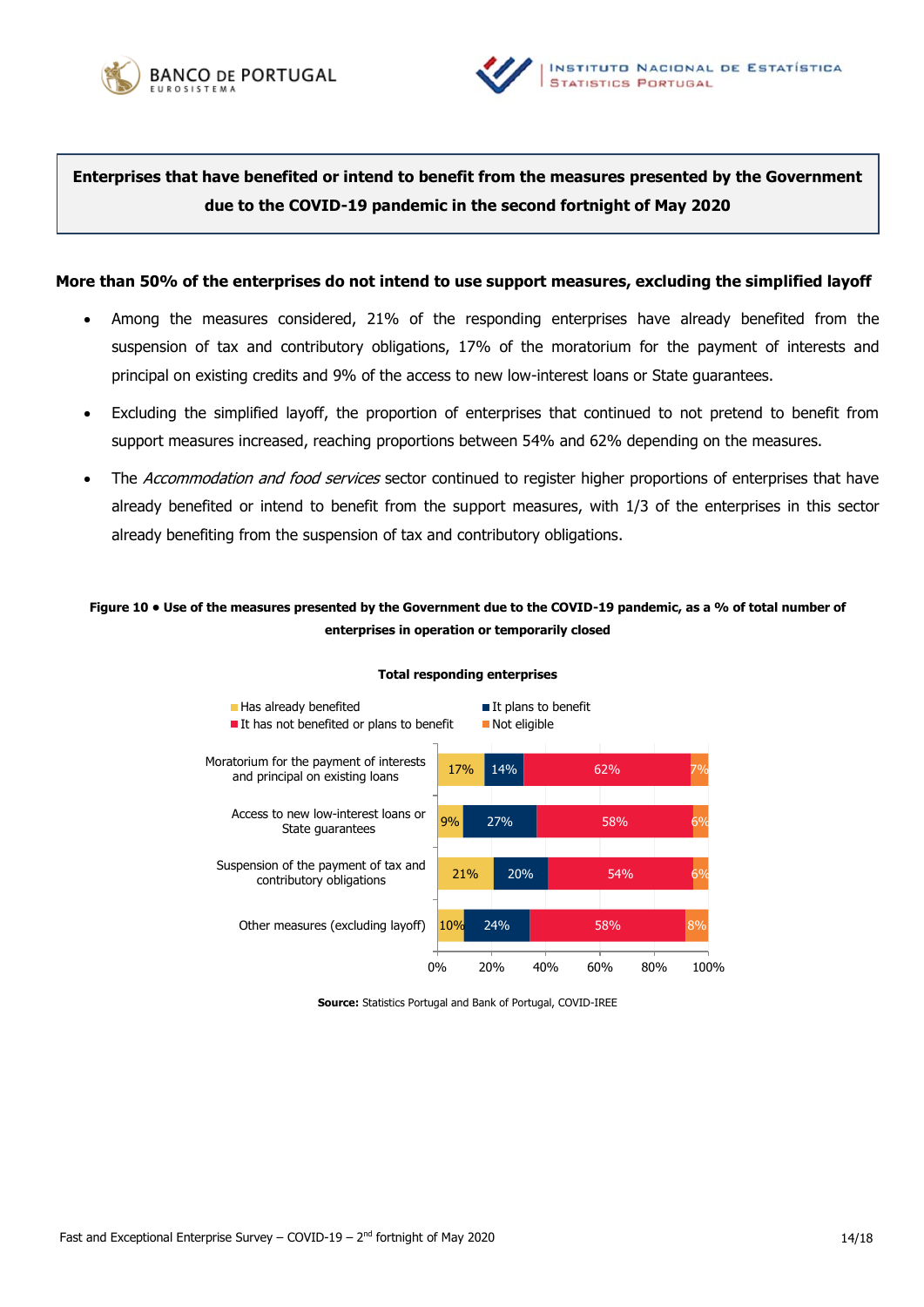



## **Access to credit for enterprises in the second fortnight of May 2020**

# **Around 15% of the enterprises in operation or temporarily closed increased their use of credit in the second fortnight of May 2020**

- Approximately 15% of the respondent enterprises resorted to additional credit in the second fortnight of May, highlighting the Accommodation and food services sector with the highest percentage of enterprises in this situation (27%), followed by the Manufacturing and energy sector (17%).
- From the enterprises that increased the use of credit, 85% reported an increase in financing from financial institutions and 46% reported an increase in credit from suppliers. In most cases, the new credits presented conditions similar to those previously practiced.

## **Figure 11 • Recourse of additional credit in the second fortnight of May, as a % of total number of enterprises in operation or temporarily closed**

**Total responding enterprises** 

■ 1st fortnight of May 2020 ■ 2nd fortnight of April 2020





### **Economic activity**

**Source:** Statistics Portugal and Bank of Portugal, COVID-IREE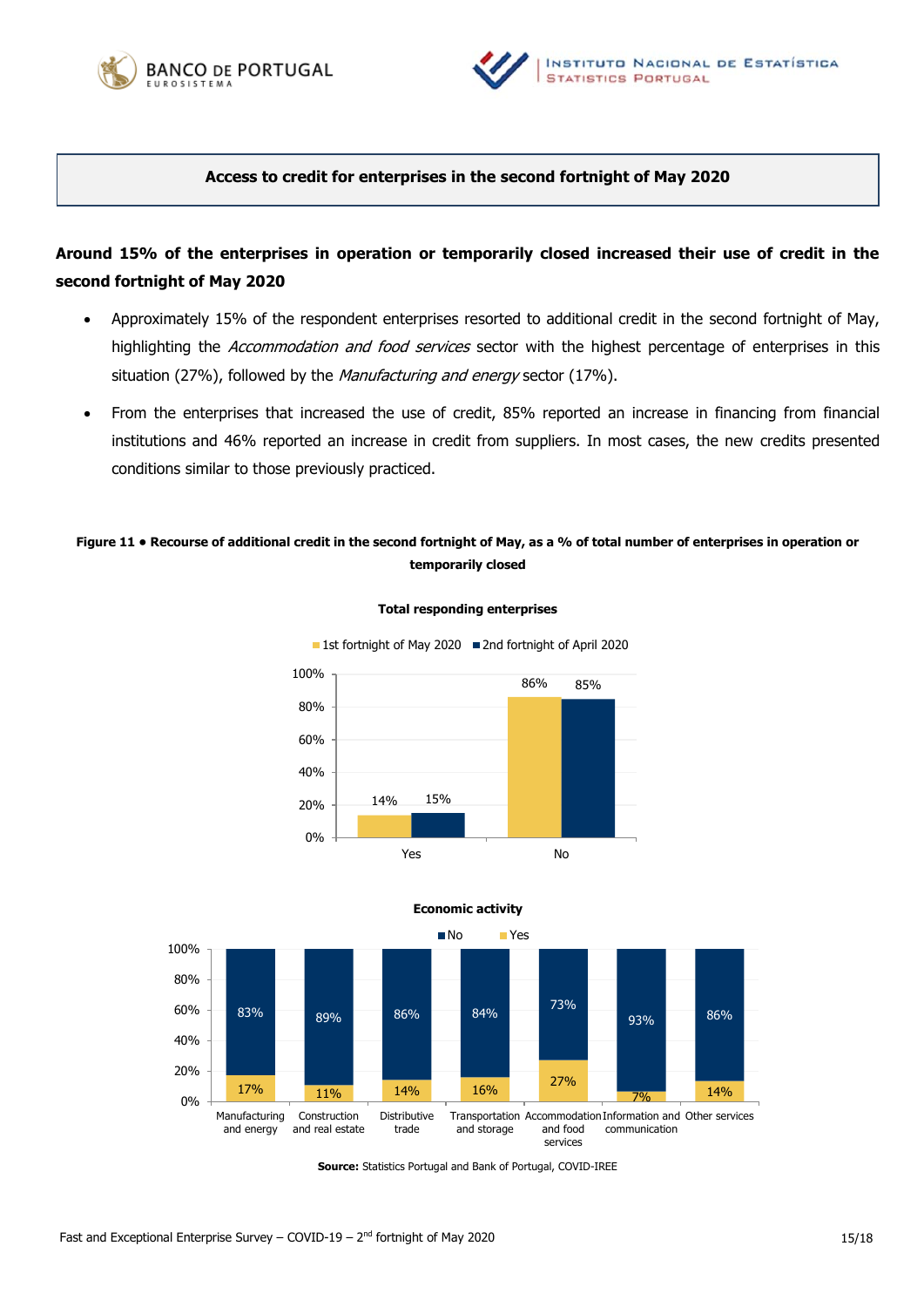



## **Technical note**

The statistical data disclosed in this information note correspond to those collected by the Fast and Exceptional Enterprise Survey – COVID-19 (COVID-IREE), in the week from 25 to 29 May 2020, with reference to the second fortnight of May 2020. The survey was addressed to a broad range of micro, small, medium and large enterprises representative of the various sectors of economic activity, the sample being 8,883 enterprises. A total of 5,313 valid responses were obtained, representing an overall response rate of 59.8%. The respondent enterprises represent 64.5% of the persons employed and 75.9% of the turnover of the sample.

The following graph shows the distribution between responding and non-responding enterprises, in terms of the number of enterprises, persons employed and turnover, as a % of total enterprises in the sample, by economic activity:

#### **Figure 12 • Structure of the number of enterprises, persons employed and turnover, as a % of total number of responding and nonresponding enterprises by economic activity**



**Source:** Statistics Portugal and Bank of Portugal, COVID-IREE

Applying a simple *Probit* model to assess the probability of response to the survey, a lower probability of response of micro and small enterprises was observed, and the possible bias resulting from this should be considered in the analysis. However, there was no evidence of bias associated with the sector of economic activity of the enterprise.

The results of this survey are always indicated as referring to the responding enterprises in each week of survey and no extrapolation of the results to the universe of firms is made (see methodological documentation associated with the new Fast and Exceptional Enterprise Survey (COVID-IREE) available at:

#### <http://smi.ine.pt/DocumentacaoMetodologica/Detalhes/1593>

The sample of this survey basically corresponds to the integration of the samples underlying the monthly industry, construction, distributive trade and services turnover surveys, plus about three hundred enterprises, aiming at completing the sectors of activity represented. The context information of this sample has as reference the Integrated Business Accounts System (IBAS 2018). The following figure presents, by economic activity, the structures of the number of enterprises, persons employed and turnover in the COVID-IREE sample and in the universe of firms - IBAS 2018.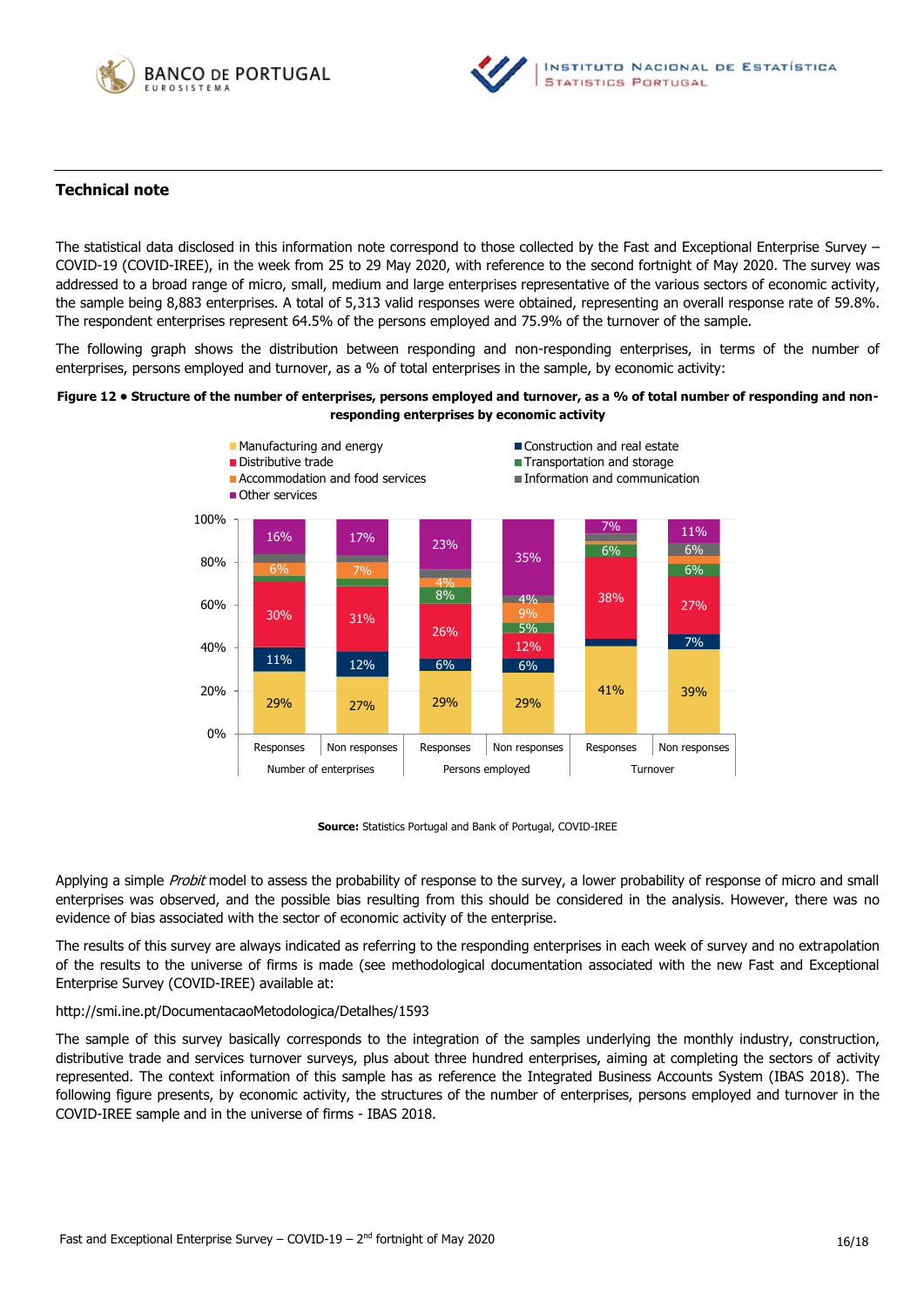



#### **Figure 13 • Structure of the number of enterprises, persons employed and turnover, of the universe of enterprises (IBAS 2018) and the sample of the Fast and Exceptional Enterprise Survey**



**Source:** Statistics Portugal, IBAS 2018 and Statistics Portugal and Bank of Portugal, COVID-IREE

This survey began with a weekly frequency in order to obtain urgent information on the consequences of the current pandemic (COVID-19) on business activity, having moved to a fortnightly frequency after the end of the state of emergency but where a number of limitations to economic activity remain. The collection of information starts on Monday and finishes at the end of Friday. The data for each week of enquiry may be revised in the following week by incorporating any replies received during the weekend.

In the next edition of the survey, contrary to the usual, the data collection will take place between June 8 and June 16 (Monday to Tuesday of the following week), because that week has less 2 working days, namely the holidays of 10 and 11 June. Consequently the disclosure will be made on Friday, June 19, and not on Tuesday as usual.

In this information note were considered:

- A) 4 enterprise size-classes: Micro enterprise (number of persons employed < 10 and turnover  $\leq$  EUR 2 million); Small enterprise (number of persons employed < 50, turnover  $\leq$  EUR 10 million and not classified as micro enterprise); Medium enterprise (number of persons employed < 250, turnover ≤ EUR 50 million and not classified as micro or small enterprise); and Large enterprise (number of persons employed  $\geq$  250 or turnover  $>$  EUR 50 million)
- B) 7 groups of economic activities: Manufacturing and energy (sections B to E from CAE Rev.3), Construction and real estate (sections F and L from CAE Rev.3), Distributive trade (sections G from CAE Rev.3), Transportation and storage (sections H from CAE Rev.3), Accommodation and food services (section I from CAE Rev.3), Information and communication (section J from CAE Rev.3), and Other services (section M to S from CAE Rev.3, except section O). This classification is based on the A10 nomenclature of the European System of Accounts (ESA2010).

#### **Expected date for the next dissemination:**

19 June 2020

#### **Acronyms:**

% Percentage

BdP Bank of Portugal

CAE-Rev.3 Portuguese Classification of Economic Activities, Revision 3

COVID-19 New coronavirus